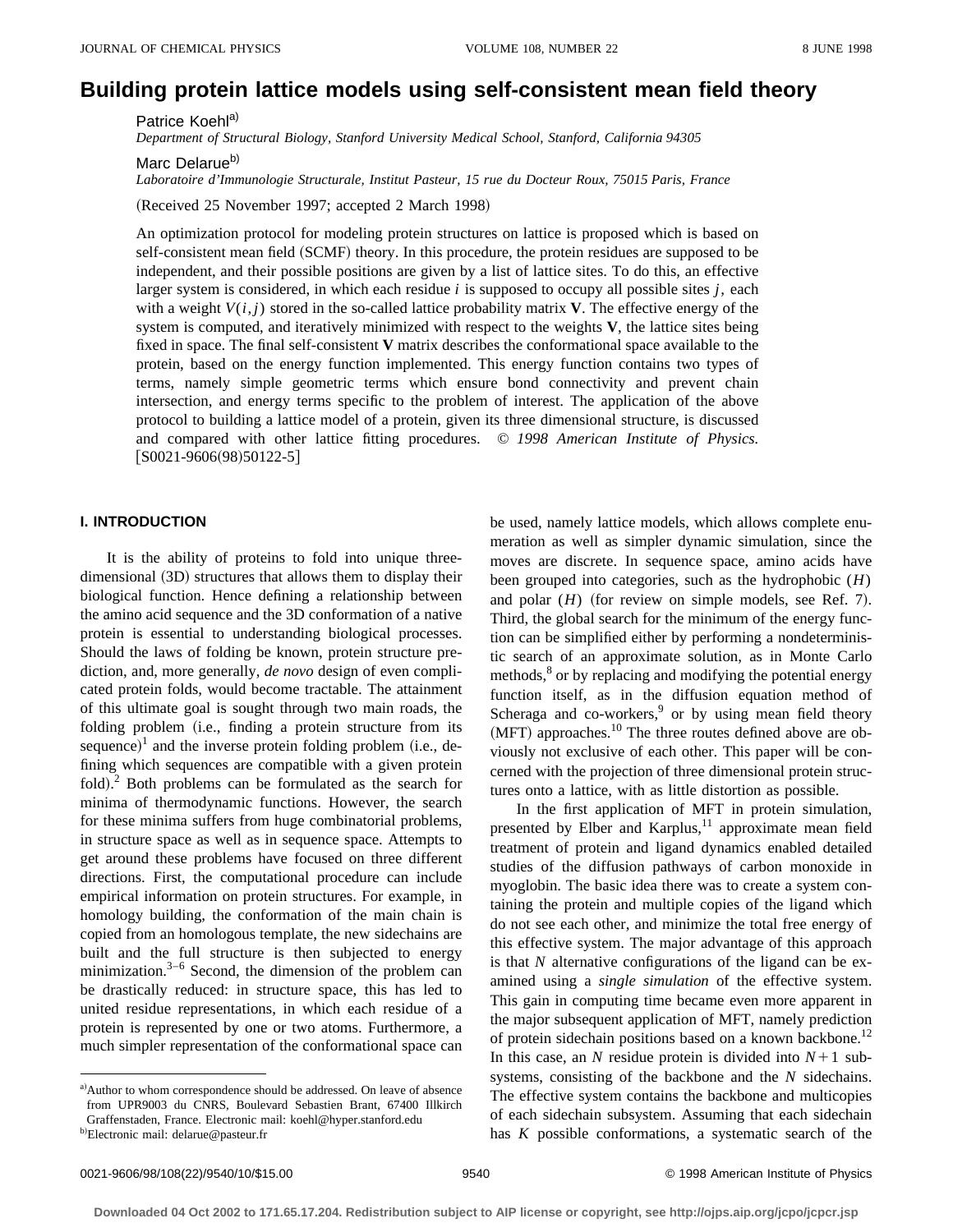energy minimum sidechain combination would require examining  $K^N$  configurations. Within the MFT approximation, the same problem is solved by considering a single effective system, which requires only  $N \times K$  pairwise energy functions to be evaluated. Various methods based on MFT have been described, each using the same underlying concept described above. Applications include sidechain modeling, $12-15$  loop design in homology modeling,<sup>16</sup> modeling of ligand–protein interactions,<sup>17</sup> specific protein folding studies, $18-21$  and sequence design. $22,23$ 

We have developed our own variant of MFT, which we refer to as self-consistent mean field  $(SCMF)$  optimization.<sup>13</sup> SCMF optimization is based on a discrete, fixed ensemble of conformations for each subentity of the system considered; each of these conformations is weighted by a probability, which is refined by the SCMF procedure. As such, the method requires knowledge of the total conformational space available to the system under study, and, for that reason, its applications to proteins have been limited to cases in which the global geometry of the molecule is known. It should be noted that this is the case for most of the MFT procedures proposed so far. An extension of the SCMF procedure to the direct search of the 3D conformation of a protein (based on experimental data or solely on semiempirical energy functions), is possible if the conformational space is mapped by a 3D lattice model. In a simple lattice model, each amino acid of a protein is represented as a bead, and connecting bonds are represented by lines, which follow the geometry of the chosen background lattice. These models have proven useful to test the assumptions and approximations in analytical models for protein folding as well as protein dynamics studies.<sup>7</sup> For this study, their major advantage is to propose a discrete representation of the conformational space available to a protein. The purpose of this paper is to present a general formulation of the SCMF procedure for protein conformational studies on a lattice, followed by an application to the problem of fitting a given protein structure to a given lattice.

Applications of MFT to protein folding problems on lattice have already been described, in particular in the lattice neural network minimisation (LNNM) procedure proposed by Rabow and Scheraga.20 The SCMF procedure developed here is in fact a different formulation of the LNNM procedure, with variations in its computer implementation. What is new here is that we show how this procedure can be extended to handle large protein systems while keeping the computing time reasonable, as well as a detailed description of its application to fitting a protein on a lattice.

Lattice models are a major tool for protein folding studies. Consequently, the problem of defining the closest lattice representation of a given protein has attracted significant interest recently. Many techniques have been proposed to solve this problem,  $2^{4-29}$  which have been based on the minimization of the overall distance of the lattice model to the exact structure, as measured by the coordinate root mean squared deviation (cRMS). A second measure of the similarity of two structures exists, namely the distance root mean squared deviation (dRMS). dRMS can be understood also as the number of native contacts conserved in the projection onto a lattice. Here we show that the SCMF procedure can be adapted to minimize either the cRMS or the dRMS when fitting a protein to a lattice. A fit based on the cRMS will provide a model whose overall shape has been optimized to resemble the true protein, while a fit based on the dRMS will provide a model which tries to preserve the internal geometry of the protein. It should be noted that experimental data on protein structure are usually provided as internal distances, as for instance, in NMR.

This paper is organized as follows: In the following section, a brief description of the SCMF is given. We further detail its application to lattice studies, with emphasis on the specific case of fitting a protein to a lattice. The computational protocol itself is given in detail. In the next section, applications of the SCMF procedure to fitting a large set of proteins varying in size from 26 to 474 residues on lattices are presented. Fits based on cRMS and dRMS are presented, and the differences are discussed. Conclusions and final remarks are given in the last section.

#### **II. METHODS**

#### A. The self-consistent mean field (SCMF) procedure

Several descriptions of the MFT protocols have been published (see, for example, Refs. 10, 13 and 21). A basic outline of the SCMF procedure pertinent to protein studies on lattice is given here, with emphasis on the underlying assumptions.

We define the coordinate vector of all  $C\alpha$  in a protein as **X**. The energy *E* of the protein is given by a potential function *U* applied on these coordinates **X**,

$$
E = U(\mathbf{X}).\tag{1}
$$

The native conformation of the protein is derived from the global minimum of *E*. The search for this global minimum is hindered by the presence of numerous local minima. One way to alleviate this problem is to consider an effective, larger system in which multicopies of **X** within a conformational space  $\Omega$  are considered. The probability of finding the coordinates between **X** and **X**+ $d$ **X** is denoted by  $\rho$ (**X**) $d$ **X**, where  $\rho(X)$  is normalized to 1. The total effective energy of the system within  $\Omega$  is given by

$$
E_{\text{eff}} = \int_{\Omega} U(\mathbf{X}) \rho(\mathbf{X}) d\mathbf{X}.
$$
 (2)

The mean field approach to study this effective system is based on the following approximations of the probability distribution function  $\rho$ :

(1) It is assumed that  $\rho$  can be described by a Hartree *product* of *independent* probability densities of different subsystems:<sup>30</sup>

$$
\rho(\mathbf{X}) = \prod_{j=1}^{J} \rho_j(\mathbf{X}_j).
$$
\n(3)

Here the subsystems correspond to the  $C\alpha s$ , and *J* is the number of residues in the protein. This basically defines each  $C\alpha$  as independent of the others. Bond connectivity will then have to be imposed as a constraint, and included in the energy function *U*.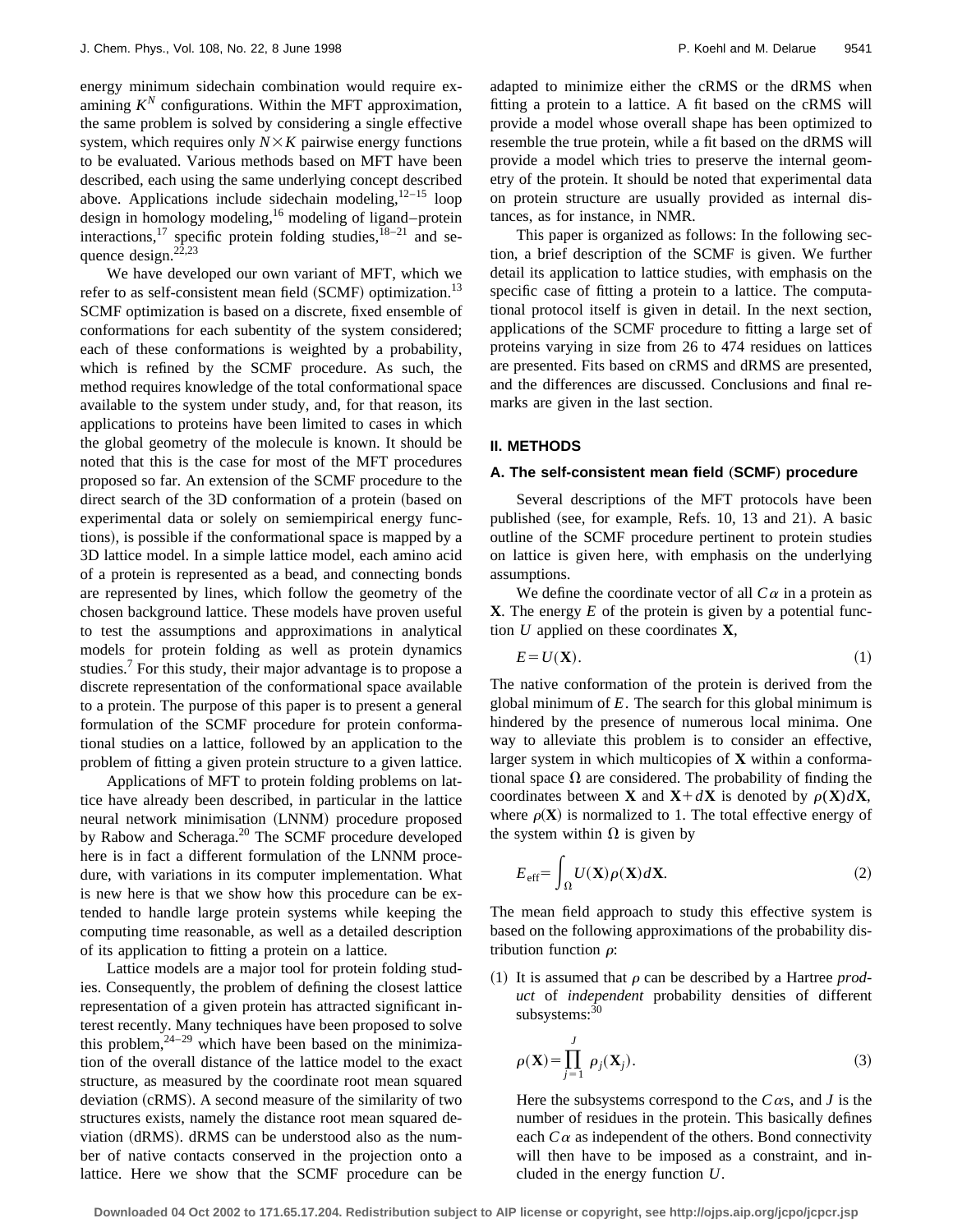$(2)$  Each subsystem *j* can adopt a *finite* number of copies, and the  $\rho_i$  are expanded in delta functions,

$$
\rho_j(\mathbf{X}_j) = \sum_{k_j=1}^{K_j} V(j,k_j) \delta(\mathbf{X}_j - \mathbf{X}_{k_j}^0),
$$
\n(4)

where  $k_j$  runs over all copies of the subsystem *j* and  $\mathbf{X}_{k_j}^0$ contains the coordinates of the  $k_i$  possible conformation for subsystem *j*.  $V(j, k_i)$  are normalization factors satisfying,

$$
\sum_{k_j=1}^{K_j} V(j,k_j) = 1.
$$
 (5)

Here  $K_i$  are the *K* lattice sites accessible by the *j*th  $C\alpha$ of the protein of interest, and the weights *V* are discrete spatial probability distribution functions for the positions of the  $C\alpha$  on the lattice.

In the following, we also assume that the potential function *U* only contains one  $(U^{(1)})$  and two body  $(U^{(2)})$  interaction terms,

$$
U(\mathbf{X}) = \sum_{j=1}^{J} U_j^{(1)}(\mathbf{X}_j) + \frac{1}{2} \sum_{j=1}^{J} \sum_{i \neq j} U_{ij}^{(2)}(\mathbf{X}_i, \mathbf{X}_j)
$$
(6)

 $(interactions between residue  $i$  and  $j$  are counted twice,$ hence the  $1/2$  factor). Substituting Eqs.  $(3)$ ,  $(4)$ , and  $(6)$  into Eq.  $(1)$  and integrating over the spatial variables leads to

$$
E_{\text{eff}} = \sum_{j=1}^{J} \sum_{k_j=1}^{K_j} V(j, k_j) U_j^{(1)}(\mathbf{X}_{k_j}^0)
$$
  
+ 
$$
\frac{1}{2} \sum_{j=1}^{J} \sum_{k_j=1}^{K_j} \sum_{i \neq j}^{J} \sum_{l_i=1}^{K_i} V(j, k_j) V(i, l_i) U_{ij}^{(2)}(\mathbf{X}_{k_j}^0, \mathbf{X}_{l_i}^0),
$$

$$
(7)
$$

where  $\mathbf{X}_{k_j}^0$  is the coordinate vector for the  $k_j$  possible conformation for subsystem *j*.

In our formulation of the MFT (i.e., the SCMF procedure<sup>13</sup>), the positions of the various copies of the subsystems are supposed to be known and fixed in space (they correspond to lattice sites in the application described here); the effective system is then described by an array **V**, whose current element  $V(j, k_j)$  is the probability that subsystem *j* is described by its possible state  $k_j$ . The problem of finding the global minimum energy for the true system  $(i.e., the protein)$ in the total conformational space is then mapped into the problem of finding the minimum of the free energy of the ''effective'' system, defined as

$$
F = E_{\text{eff}} - TS,\tag{8}
$$

where  $E_{\text{eff}}$  is the effective energy given in Eq.  $(7)$ , which is in fact the sum of real potential energies calculated at different points obtained from the delta function expansions in Eq.  $(4)$  and multiplied by normalization factors, and *T* and *S* are the temperature and the entropy of the system, respectively.

Since all  $C\alpha$  and all lattice sites are assumed to be independent, the entropy *S* is given by

$$
S = -k \sum_{j=1}^{J} \sum_{k_j=1}^{K_j} V(j, k_j) \log[V(j, k_j)].
$$
 (9)

The minimum of  $F$  is obtained by setting all its derivatives with respect to  $V(j,k_i)$  to zero,

$$
\frac{\partial F}{\partial V(j,k_j)} = \frac{\partial E_{\text{eff}}}{\partial V(j,k_j)} - T \frac{\partial S}{\partial V(j,k_j)} = 0.
$$
 (10)

Substituting Eq.  $(9)$  in Eq.  $(10)$ , and using the fact that the probabilities *V* are normalized  $[Eq. (5)]$ , the solutions of Eqs.  $(10)$  are given by

$$
V(j,k_j) = \frac{\exp\left(-\frac{W(j,k_j)}{kT}\right)}{\sum_{l_j=1}^{K_j} \exp\left(-\frac{W(j,l_j)}{kT}\right)},
$$
\n(11)

where  $W(j, k_j)$  is the mean field applied to the conformation  $k_i$  of subsystem  $j$ ,

$$
W(j,k_j) = \frac{\partial E_{\text{eff}}}{V(j,k_j)}
$$
  
=  $U_j^{(1)}(X_{k_j}^0) + \sum_{i \neq j} \sum_{l_i=1}^{K_i} V(i,l_i) U_{ji}^{(2)}(X_{k_j}^0, X_{l_i}^0).$  (12)

For given values of *V*, the mean field seen by residue *j* for all its possible lattice position  $kj$  can be evaluated using Eq.  $(12)$ , and the spatial probabilities *V* can then be updated using Eq.  $(11)$ . The optimization then proceeds as follows: the probability matrix *V* is initialized, for example with equiprobable values [i.e.,  $V(j, k_j) = 1/K_j$ , where  $K_j$  is the number of copies for subsystem  $j$ , and the system of Eqs.  $(11)$ and (12) is iterated until convergence, i.e., until self consistency is achieved.

Interestingly, Eqs.  $(11)$  and  $(12)$  have been independently derived by direct evaluation of the partition function *Z* using the saddle-point approximation for neural network minimization.<sup>31,32</sup> In the latter case,  $E_{\text{eff}}$  and *W* are generalized energies and  $kT$  is a parameter. This alternative derivation is referred to as the lattice neural network minimisation (LNNM) by Rabow and Scheraga. $^{20}$ 

# **B. The potential energy function for fitting a protein on a lattice**

Let  $\mathbf{L}_1$ , for  $l=1,...,N$  give the coordinate vectors for the *L* lattice sites sufficient to contain the full protein for which a lattice model is sought.

We denote  $M_i$  the subset of lattice points accessible to the *j*-th  $C\alpha$  of the protein (the construction of the complete lattice as well as the derivation of the different  $M_i$  will be detailed below). According to the notation adopted above,  $M_i$  contains  $K_i$  elements. The current element  $k_i$  of  $M_i$  corresponds to lattice site lat<sub>*j*</sub>( $k_j$ ), such that

$$
\mathbf{X}_{k_j}^0 = \mathbf{L}_{\text{lat}_j(k_j)}\,. \tag{13}
$$

Any application of MFT to modeling proteins on a lattice such that each lattice site can represent a  $C\alpha$  requires at least that two energy terms be included in the potential functions  $U^{(2)}$ ,

**Downloaded 04 Oct 2002 to 171.65.17.204. Redistribution subject to AIP license or copyright, see http://ojps.aip.org/jcpo/jcpcr.jsp**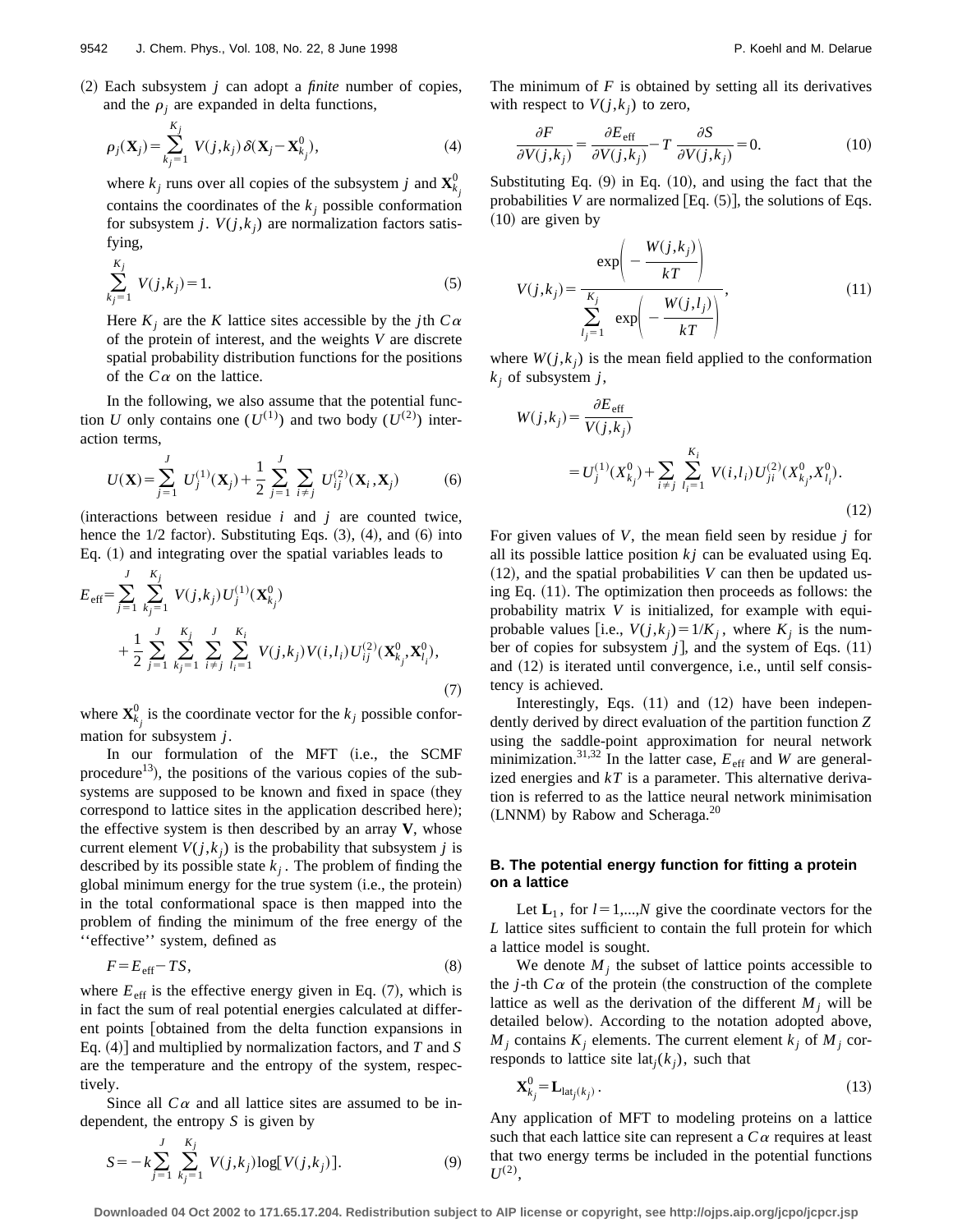(1) Two sets  $M_i$  and  $M_i$  have no reason to be exclusive, in which case, if no specific precautions are taken, the MFT procedure might position residue *j* and *i* on the same lattice site. To prevent such an intersection of the protein chain, a potential function *I* is introduced, such that

$$
I_{ji}^{(2)}(\mathbf{X}_{k_j}^0, \mathbf{X}_{k_i}^0) = \delta(\text{lat}_j(k_j) - \text{lat}_i(k_i)),
$$
\n(14)

where  $\delta$  is the Dirac function  $\delta(x)=0$  if  $x\neq0$  and  $\delta(0)$  $=1$ : *I* is positive, nonzero, only if the lattice sites corresponding to conformations  $k_i$  for *j* and  $k_i$  for *i* are identical.

~2! Since the MFT procedure assumes the residues to be independent of each other, a bond connectivity criterion must be included, in the form of a potential *B*,

$$
B_{ji}^2(\mathbf{X}_{k_j}^0, \mathbf{X}_{k_i}^0) = (\delta(|j-i-1|) + \delta(|j-i+1|))
$$
  
 
$$
\times \delta_D(\text{lat}_j(k_j), \text{lat}_i(k_i)), \tag{15}
$$

where

$$
\delta_D(a,b) = \begin{cases}\n0 & \text{if } 2.6 < d_{ab} < 4.7 \\
1 & \text{otherwise}\n\end{cases}
$$
\n(16)

 $(d_{ab}$  is the distance between lattice sites *a* and *b*).

If the residues *i* and *j* are adjacent in sequence, and their lattice sites are not properly bonded (defined here by the condition that their distance separation is between 2.6 and 4.6 Å),  $\hat{B}$  is equal to 1, which corresponds to a penalty term. In all other cases,  $B=0$ .

These two energy terms, which ensure correct connectivity of the chain on the lattice, are then supplemented by a potential energy term specific to the problem of interest. In this paper, we are concerned with fitting a known structure on a lattice, which requires an energy term that will drive the lattice chain to resemble the true structure. There are two possible measures of the similarity of two protein models, which can be used for that purpose: the coordinate root mean square deviation (cRMS), defined by,

$$
cRMS = \left(\frac{\sum_{j=1}^{J} |\mathbf{X}_{aj} - \mathbf{X}_{bj}|^2}{J}\right)^{1/2},
$$
\n(17)

where  $\mathbf{X}_{ai}$  and  $\mathbf{X}_{bi}$  are the coordinates of atom *j* of model a and model *b*, respectively, *J* the total number of atoms considered, and where models *a* and *b* have been optimally superimposed, and the distance root mean square deviation (dRMS), defined by

dRMS = 
$$
\left(\frac{2\sum_{j=1}^{J-1}\sum_{i=j+1}^{J}(|\mathbf{X}_{ai} - \mathbf{X}_{aj}| - |\mathbf{X}_{bi} - \mathbf{X}_{bj}|)^2}{J(J-1)}\right)^{1/2}
$$
, (18)

in which case no optimal superposition is needed.

Both measures can be used to define the best lattice model for a given protein structure, and both fit within the framework developed above:

~1! Fit based on cRMS: for a *given* orientation of the lattice with respect to the known protein structure, a potential function *C*, which contains only a one body term  $\left[ C^{(2)} \right]$  $[60]$ , is introduced, such that,

$$
C_j^{(1)}(\mathbf{X}_{k_j}^0) = (\mathbf{X}_{k_j}^0 - \mathbf{X}_j^P)^2,
$$
\n(19)



SCMF optimisation of  $E_{tot}$ <br>followed by dynamic programming on final lattice probability matrix



FIG. 1. Outline of the SCMF procedure for fitting a protein on a lattice.

where  $X_j^P$  is the position of the  $C\alpha$  of residue *j* in the protein structure.

 $(2)$  Fit based on dRMS: a potential function *D* is introduced, such that,

$$
D_{ji}^{(2)}(\mathbf{X}_{k_j}^0, \mathbf{X}_{k_i}^0) = (|\mathbf{X}_{k_j}^0 - \mathbf{X}_{k_i}^0| - |\mathbf{X}_j^P - \mathbf{X}_i^P|)^2
$$
 (20)

and  $D^{(1)}=0$ . It should be noted that *D* is independent of the orientation of the lattice.

The total potential function  $U$  is then defined as,

$$
U = \omega_I I + \omega_B B + \omega_C C + \omega_D D, \qquad (21)
$$

where  $\omega$  are weights:  $\omega_D=0$  for a fit based on cRMS, and  $\omega_c$ =0 for a fit based on dRMS, respectively, referred to as SCMF-cRMS and SCMF-dRMS below.

Equation  $(21)$  includes both one body and two body terms.

#### **C. The computational procedure**

A general overview of the application of SCMF minimization to the problem of fitting a protein onto a lattice is given in Fig. 1. Most of the elements presented below are more general, however, and would apply to any application of MFT with lattice fitting procedures. Each step of Fig. 1 is commented on below.

#### **1. Positioning the lattice**

The SCMF procedure can be applied to any lattice type (an extensive listing of possible lattices is given by Park and Levitt<sup>26</sup>). For the chosen lattice, all possible conformations

**Downloaded 04 Oct 2002 to 171.65.17.204. Redistribution subject to AIP license or copyright, see http://ojps.aip.org/jcpo/jcpcr.jsp**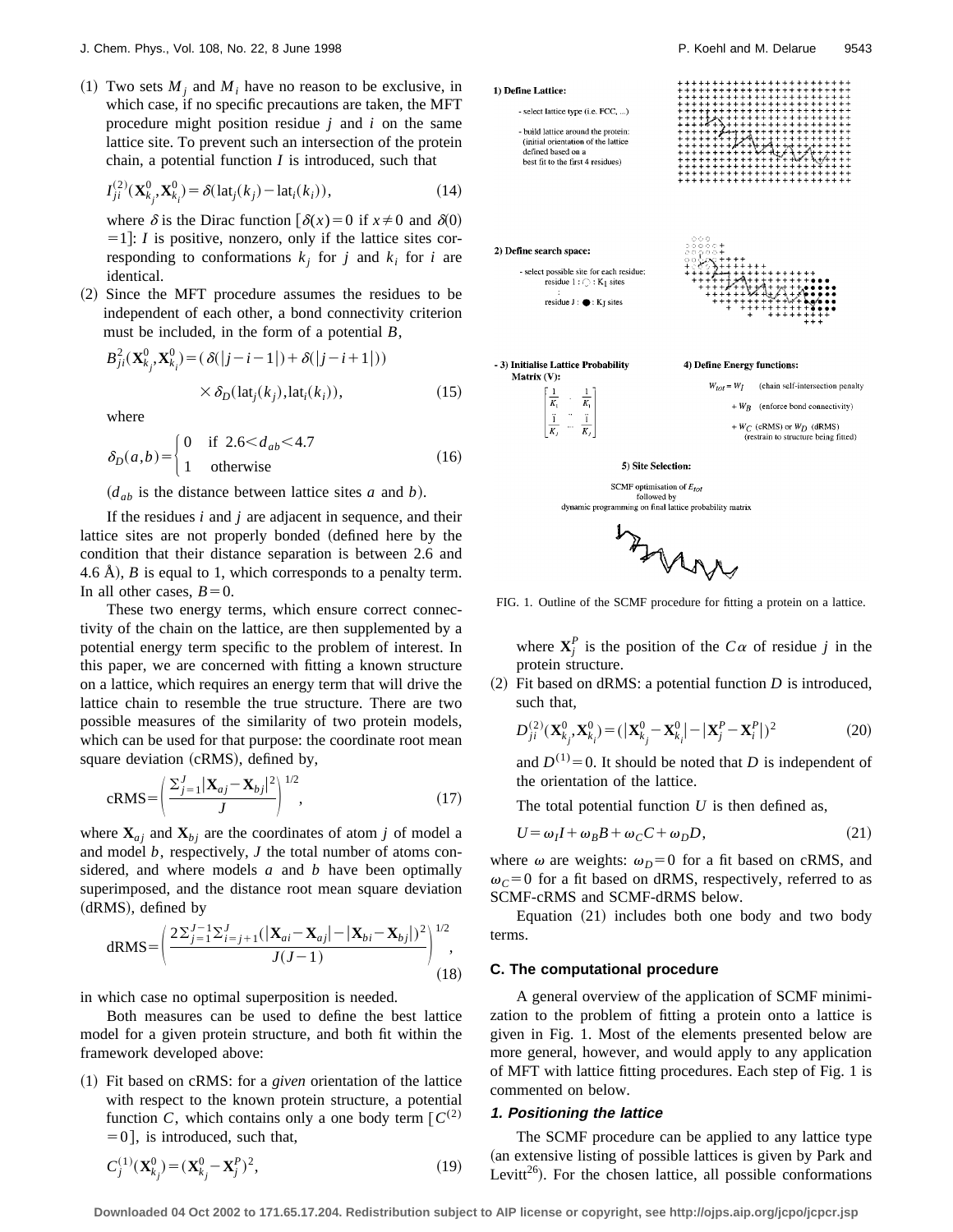of four sequentially bonded sites are generated, and optimally superimposed to the first four  $C\alpha$  of the protein (four atoms being the minimum required to provide an unambiguous orientation in 3D space). The conformation with the lowest cRMS is chosen to define a reasonable orientation of the lattice with respect to the protein, and the remaining sites are generated based on the lattice definition, such as to surround the protein completely. (If the protein structure were not known, the lattice dimension would be deduced from the average behavior of proteins with similar sequence length.) For fitting based on dRMS, this initial orientation will not be important, while for fitting based on cRMS, other orientation will have to be tested.

#### **2. Site selection for each residue**

If the protein structure is not known, all lattice sites are allowed for all residues. The dimensionality of the problem can be drastically reduced, however, if the protein structure is known (even roughly). In this case a lattice is built around the protein, based on a reasonable orientation obtained using the procedure described in Sec. II C 1. Then for each residue *j*, only lattice sites surrounding *j* at a distance of 10 Å or less are included in  $M_i$ .

#### **3. Initial lattice probability matrix**

The lattice probability matrix  $(V)$  describes the spatial distribution functions of the protein residues on the lattice:  $V(i,l)$  is the probability that residue *i* occupies the lattice site *l*. Before refinement, no information on the position of the residues is provided, and all sites are supposed to be equiprobable,

$$
V(j,k_j) = \frac{1}{K_j} \quad \text{for } k_j = 1,...,K_j \quad \text{and } j = 1,...,J. \tag{22}
$$

Ideally, after convergence, each residue should occupy a single site on the lattice, hence the final matrix **V** should consist of 0s, with one 1 per row.

#### **4. Calculation of the local mean fields W(j,kj)**

The effective field  $W(j, k_j)$  experienced by the  $k_j$ -th possible lattice site  $[\text{lat}_i(k_i)]$  in the global ordering of the lattice sites] for residue  $j$  of the protein can be partitioned into

$$
W(j,k_j) = \omega_I W_I(j,k_j) + \omega_B W_B(j,k_j) + \omega_C W_C(j,k_j)
$$
  
+  $\omega_D W_D(j,k_j)$ , (23)

where  $W_I$  is derived from the penalty function for chain intersection  $(I)$ ,  $W_B$  from the energy term for bond connectivity  $(B)$ , and  $W_C$  and  $W_D$  from the energy terms for fitting the protein structure on the lattice based on cRMS and dRMS, respectively. All four terms are based on Eq.  $(12)$ . The major advantage of time-independent MFT minimization is that its computer applications are usually fast, since all energy terms can be computed first and stored for subsequent use in the minimization cycles. However, this advantage might not be sufficient in the lattice applications described here. Assuming that all *L* lattice sites are accessible to all *J* residues in the protein, the computation of  $W_I$ ,  $W_B$ , and  $W_D$  in Eq. (23) would generally require  $LJ$  multiplications ( $W_C$  only contains a one body interaction term, hence the operation count is 1). The overall order for each cycle of the SCMF procedure would then be  $3L^2J^2$ . The volume of a protein has been found to vary linearly with its number of residues,<sup>33</sup> hence *L* is proportional to *J*, which yields a computing time proportional to  $J<sup>4</sup>$ , where *J* is the size of the protein. This order of operation can be significantly reduced, first by reducing the number of sites available to each residue (see above), second by rearranging the expressions for the *W* terms, and removing all known zero contributions.

*a. Efficient computation of*  $W_I$ . The penalty for chain intersection can be computed as follows. For a given lattice site  $s(s=1,\dots L)$ , we denote as  $R(s)$  the list of protein residues for which *s* is allowed, and  $idx(j,s)$  the position of *s* in the list of sites available to residue *j* of  $R(s)$ . We first compute

$$
S = \sum_{j \in R(s)} V(j, idx(j, s)),\tag{24}
$$

then

$$
W_I(j, idx(j, s)) = S - V(j, idx(j, s))
$$
  
for all j in  $R(s)$ . (25)

With this device, the total number of operations for all  $W_I$ terms within a cycle has been reduced to 2*LJ* additions.

*b. Efficient computation of*  $W_B$ . The calculation of the energy term  $W_B$  which ensures bond connectivity can be similarly reduced, as initially shown by Rabow and Scheraga:<sup>20</sup> let *s* be the lattice site corresponding to the  $kj$ -th site available to residue  $j$  [ $s = lat<sub>i</sub>(k<sub>i</sub>)$  in the notation described above]. We denote as  $N(s)$  the list of lattice sites which can be bonded to *s*. All lattice sites *k* available to residue  $j-1$  which do not belong to  $N(s)$  will contribute to the penalty term for incorrect bond length, yielding

$$
P_{j-1} = \sum_{k \in M_{j-1}, k \in N(s)} V(j-1,k)
$$
  
= 
$$
1 - \sum_{k \in M_{j-1} \cap N(s)} V(j-1,k).
$$
 (26)

Including the term for residue  $j+1$ , we obtain

$$
W_B(j,k_j) = 2 - \sum_{k \in M_{j-1} \cap N(s)} V(j-1,k)
$$

$$
- \sum_{k \in M_{j+1} \cap N(s)} V(j+1,k), \qquad (27)
$$

so that the total number of operations for all  $W_B$  terms has been reduced to 2*LJN* additions, where *N* is the number of neighbors on the given lattice.

*c. Computation of*  $W<sub>D</sub>$ . There is no simple reorganization for  $W<sub>D</sub>$ . In this case, the major time-saving procedure is the reduction of the number of lattice sites available to a residue, as described in Sec. II C 2 above: if  $N<sub>b</sub>$  is the average number of lattice sites selected for any given residue, the computation of  $W_D$  is then reduced from  $J^4$  in general (see above) to  $J^2 N_b^2$  where *J* is the size of the protein.  $N_b$  is independent of protein length, and only depends on the lat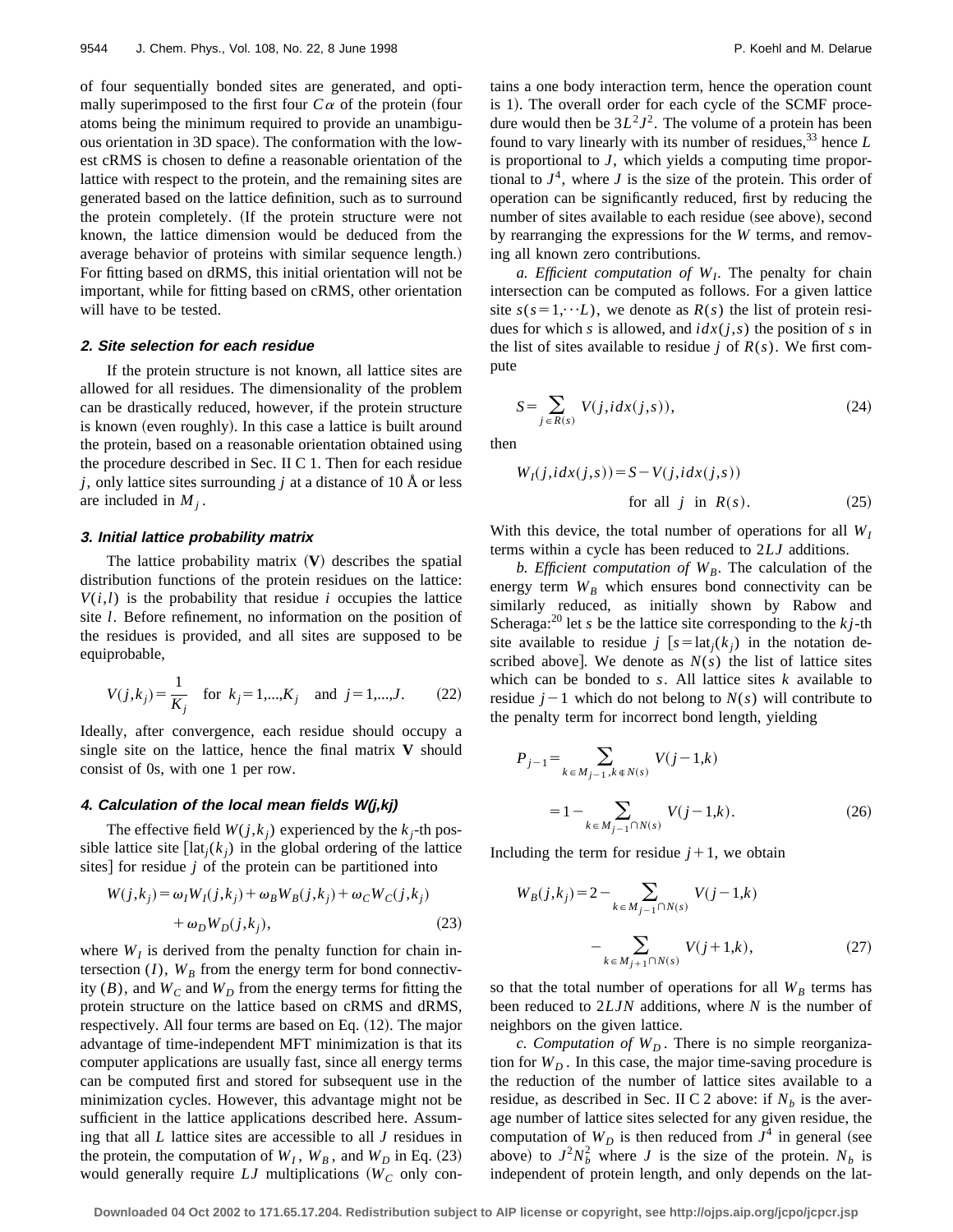tice type and the cutoff value chosen to define the possible lattice site for a given protein residue: for example, 138 is a typical value for  $N_b$  for an extended faced-centered cubic (eFCC) lattice, with a cutoff of 7.5 Å.

#### **5. The SCMF optimization**

Given the initial lattice probability matrix  $(V)$ , all local mean fields can be calculated as described above. These effective local potentials are then converted back into probabilities, using Eq.  $(11)$ , yielding a calculated lattice probability matrix  $V_{calc}$  V itself is updated according to

$$
\mathbf{V}_{\text{new}} = \lambda \mathbf{V}_{\text{calc}} + (1 - \lambda) \mathbf{V}_{\text{old}},\tag{28}
$$

in order to avoid oscillation in the system. $13,18$  The procedure is then iterated till convergence, i.e., until **V** does not change any more (i.e.,  $\|\mathbf{V}_{\text{new}} - \mathbf{V}_{\text{old}}\| \le 0.0001$ ).

# **6. Building the lattice model from the optimized lattice probability matrix**

The final lattice probability matrix can be seen as a profile scoring matrix for the ''alignment'' of the protein on the lattice. The optimal alignment is then obtained using a dynamic programming approach, $34$  with the constraints that no gaps are allowed both in the protein and in the lattice (i.e., for two consecutive residues, only neighboring lattice sites are considered). The procedure generates a score matrix **S**, residue by residue, as follows: for the first residue, the score  $S(1,i)$  of each possible lattice site *i* in  $M_1$  is directly derived from the optimized probability matrix  $V_{\text{min}}$ . Then the score  $S(2,j)$  of each lattice site *j* in  $M_2$  is built according to

$$
S(2,j) = V_{\min}(2,j) + \max\{S(1,k)\}_{k \in M_1 \cap N(j)},
$$
 (29)

where  $N(j)$  is the list of lattice sites that can be bonded to *j* (see Sec. II C 4 above). For each  $j$  in  $M_2$ , the corresponding "best" lattice site  $k_b$  for residue 1 is stored as a pointer. The procedure is iterated over all residues until the score matrix is full. The lattice site for residue *J* with the highest score is selected, and the complete lattice chain is generated using backtracking.

This procedure can be further improved by introducing a penalty term for chain intersection: based on the score matrix derived up to residue *i*, the chain leading to site *j* for residue *i* is built, such that  $k_b(l)$  is the lattice site occupied by residue  $l-1$  for all  $l$  in  $\lceil 2,i \rceil$  (the  $k_b$  are derived from the pointers defined above). A penalty term  $P(i, j)$  is added to  $S(i, j)$ , such that

$$
P(i,j) = -\sum_{l=i}^{2} A \delta(k_b(l) - j),
$$
 (30)

where *A* is a parameter (set to 100) and  $\delta$  the delta function: if none of the  $k_b(l)$  is equal to *j*,  $P(i, j) = 0$ .

Equations  $(29)$  and  $(30)$  ensure that the optimal chain is correctly bonded and nonintersecting. The introduction of Eq.  $(30)$  may lead, however, to a situation without any solution (i.e., in the case where all values in the final row of *S* are negative). This was not observed in the case of the eFCC lattice, when the cutoff to defined possible lattice site is set to 7.5 Å.

It should be noted that  $V_{\text{min}}$  is a probability matrix and should therefore first be transformed into energy terms (for sake of additivity) before dynamic programming can be performed. We have tested both approaches, and observed no difference in the resulting lattice models.

The final lattice model is compared to the true structure using both cRMS and dRMS measures.

#### **7. Parameters**

In all subsequent calculations,  $kT$  of Eq.  $(11)$  (for conversion of local mean fields into probabilities) has been set to  $0.6$ , and maintained constant (which differs from the cooling procedure introduced both by Rabow and Scheraga<sup>20</sup> and Lee<sup>14</sup> in their MFT applications). The coefficients for intersection penalty ( $\omega_I$ ) and bond connectivity ( $\omega_B$ ) were both set to 50, while the coefficients  $\omega_C$  and  $\omega_D$  were set to 1 or 0, depending on the measure used for fitting the protein on the lattice. The parameter  $\lambda$  was set to 0.3. All optimizations required fewer than 100 cycles.

# **8. Protein structures database and lattice size and definition**

To demonstrate the ability of the SCMF procedure to fit a protein on a lattice, it was applied to a database of 105 proteins varying in size from 26 residues (melittin; PDB code 2mlt) to 476 residues (glycosidase from fungus; PDB code 2aaa). The corresponding entries in the  $PDB<sup>35</sup>$  are: 156b, 2aaa, 8abp, 8adh, 3adk, a8atc, b8atc, a2aza, 3blm, 1bp2, 2ca2, 1cc5, 1ccr, a2ccy, 3cd4, 2cdv, 3cla, 3cna, a4cpa, 5cpa, 2cpp, 1cpv, 1crn, 2cro, e1cse, i1cse, 1ctf, 2cy3, 2cyp, 8dfr, a4dfr, a1dhf, 1eca, 4enl, e2er7, 1fba, 12fb4, a1fcb, 1fd2, 1fx1, 3fxc, 4fxn, a3gap, 2gbp, 1gcr, o1gd1, a1hhb, 1hip, a2hla, b2hla, 1hoe, 1ilb, 3icb, 7icd, 1101, 2lbp, 6ldh, 1lhl, 31lrd, a2ltn,1lz1, 5mba, 1mbd, a4mdh, 2mhr, 2mlt, 2mnr, 2ovo, a2pab, 9pap, 2paz, 1pcy, a1pfk, 3pgk, 3pgm, a1pii, b1pii, 1phh, 5pti, 4ptp, 1rhd, 2rhe, 2rnt, 7rsa, 5rxn, 2sga, 3sgb, 1sn3, 2sns, o2sod, 2ssi, 2stv, 1tim, i1tgs, 6tmn, 4tnc, a1tnf, 1ubq, 1utg, a9wga, r2wrp, b1wsy, a4xia, a1ypi.

We have chosen to use an extended face-centered cubic  $(eFCC)$  lattice [characteristic length: 1.9 Å; moves are permutations of the vectors  $(\pm 2,0,0)$ ,  $(\pm 2,\pm 1,\pm 1)$ , and  $(\pm 1,$  $\pm$ 1,0), corresponding to a coordination number of 42 for all applications, since this lattice has been shown to provide adequate representation of proteins. $36,37$ 

# **III. RESULTS AND DISCUSSION**

#### **A. Protein lattice models based on cRMS minimization**

Lattice models were constructed using the SCMF-cRMS procedure for all 105 proteins, using the first four residues of the protein to position the lattice (see Sec. II). Figure  $2$ shows the final corresponding cRMS as a function of the length of the protein. As already observed by Park and Levitt, $26$  cRMS deviations rise with protein size up to a length of 200 residues approximately, after which they remain fairly constant, due to the partition of larger proteins into domains.

An important feature of deriving lattice models based on the cRMS measure is the orientation of the lattice with re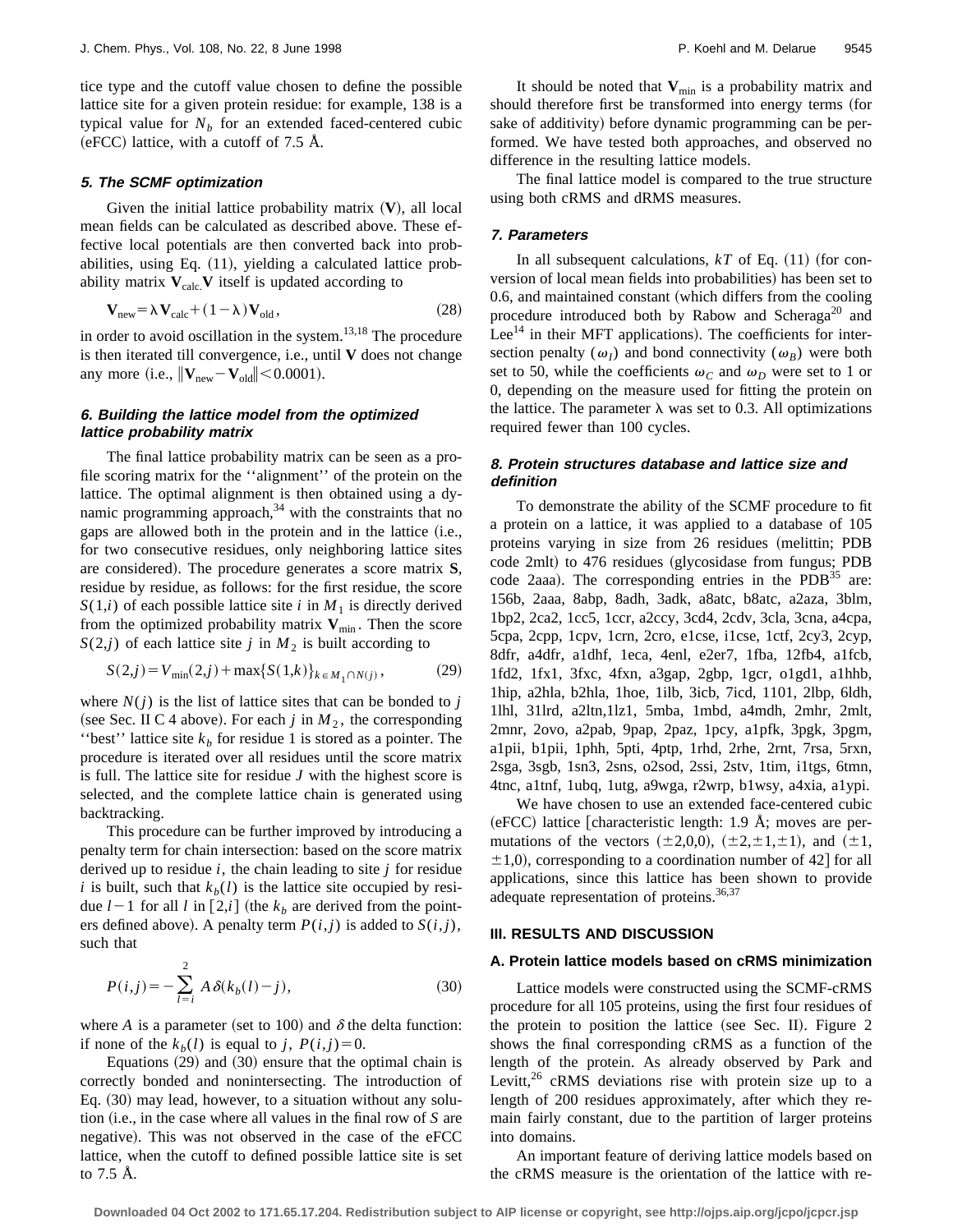9546 J. Chem. Phys., Vol. 108, No. 22, 8 June 1998 **P. Koehl and M. Delarue** P. Koehl and M. Delarue



FIG. 2. The cRMS deviation between the lattice model and the true structure of each protein in our database is plotted as a function of the protein length. Lattice models were derived from SCMF minimizations based on cRMS, using a single orientation of the lattice  $(O)$ , or a grid search of the best orientation of the lattice with respect to the true structure, with a angular step of  $10^{\circ}$  for each Euler angle  $(*)$ . Note the dispersion in cRMS for the single orientation, which shows that the chosen orientation performs differently on different proteins.

spect to the protein. To assess this parameter, the calculations were repeated for each protein by testing different lattice orientations, obtained by systematic variations of 10° of each of the 3 Euler angles which defines the position of the lattice, for a total of 2916 different orientations. The models with the best cRMS are saved. Results are shown in Fig. 2. Orienting the lattice based on the first four residues is far from optimal, and better models could be generated for other orientations for all proteins in our database: the mean of the cRMS values between the lattice model and the true structure averaged over the 105 proteins is decreased from 1.28 to  $1.18 A$  (Table I). It is still unclear at this stage whether or not the models generated through the rotational grid search proposed here correspond to the global optimum fit (see discusposed first correspond to the grobal optimum in (see discus-<br>**B. Comparing cRMS and dRMS as measures for**<br>**B. Comparing cRMS and dRMS as measures for** 

TABLE I. Comparison of different techniques for generating lattice models of protein structures.<sup>a</sup>

| Method           | Energy function | cRMS(A)         | dRMS(A) |
|------------------|-----------------|-----------------|---------|
| $SCMF-cRMSb$     | cRMS            | 1.27            | 1.04    |
| $SCMF-cRMSc$     | cRMS            | 1.18            | 0.97    |
| <b>SCMF-dRMS</b> | dRMS            | 1.26            | 0.93    |
| PL-cRMS          | cRMS            | 1.14            | 0.94    |
| PL-dRMS          | dRMS            | 80 <sup>d</sup> | 0.98    |

<sup>a</sup>All methods were tested on extended face-centered cubic (eFCC) lattices. SCMF stands for the procedure based on mean field theory proposed in this paper, while PL stands for the Park and Levitt procedure (Ref. 26). Results are averaged over the 105 proteins in our database.

<sup>b</sup>Lattice orientation is derived from the first four residues of the protein.

<sup>c</sup>A coarse grid search (of 10° for each Euler angle) is performed to define the orientation of the lattice with respect to the protein.

<sup>d</sup>PL-dRMS builds a lattice model with minimal dRMS distance to the protein structure. Since no chirality constraint was introduced, the method cannot distinguish a structure from its mirror image, which explains its poor performance in terms of cRMS (see text for details).



FIG. 3. The cRMS (A) and dRMS (B) deviations of the lattice model from the true structure of each protein in our database are plotted versus the number of residues in the protein. Two methods for generating the lattice models are compared, (1) SCMF-cRMS with grid search of the best orientation of the lattice with respect to the protein  $(*)$ , and  $(2)$  SCMF-dRMS  $(O).$ 

# **generating protein lattice models**

Parallel lattice model building for the 105 proteins was performed using SCMF-cRMS and SCMF-dRMS, and the results are compared in Fig. 3 and Table I (in the case of SCMF-cRMS, a systematic search of the lattice orientation is performed, as described above). As intuitively expected, minimization based on cRMS yields lattice models which fit to the protein with a better cRMS, while minimization using dRMS yields models with better dRMS to the protein structure, on average. dRMS is usually assumed to be a better measure of the overall similarity between two models of a protein, though it has one drawback in that the dRMS between a model and its mirror image is zero, while the corresponding cRMS can be quite large. This was observed here in the case of melittin  $(PDB \text{ code } 2mlt)$ , a 26-residue fully helical peptide. The lattice model for melittin generated using dRMS as a measure differed from the PDB structure 2mlt by 0.65 Å only using dRMS as a measure, but by 2.2 Å for the cRMS, which clearly indicates that this model is wrong (in fact, it corresponds to a left-handed helix). The model obtained using the cRMS measure did not show this

**Downloaded 04 Oct 2002 to 171.65.17.204. Redistribution subject to AIP license or copyright, see http://ojps.aip.org/jcpo/jcpcr.jsp**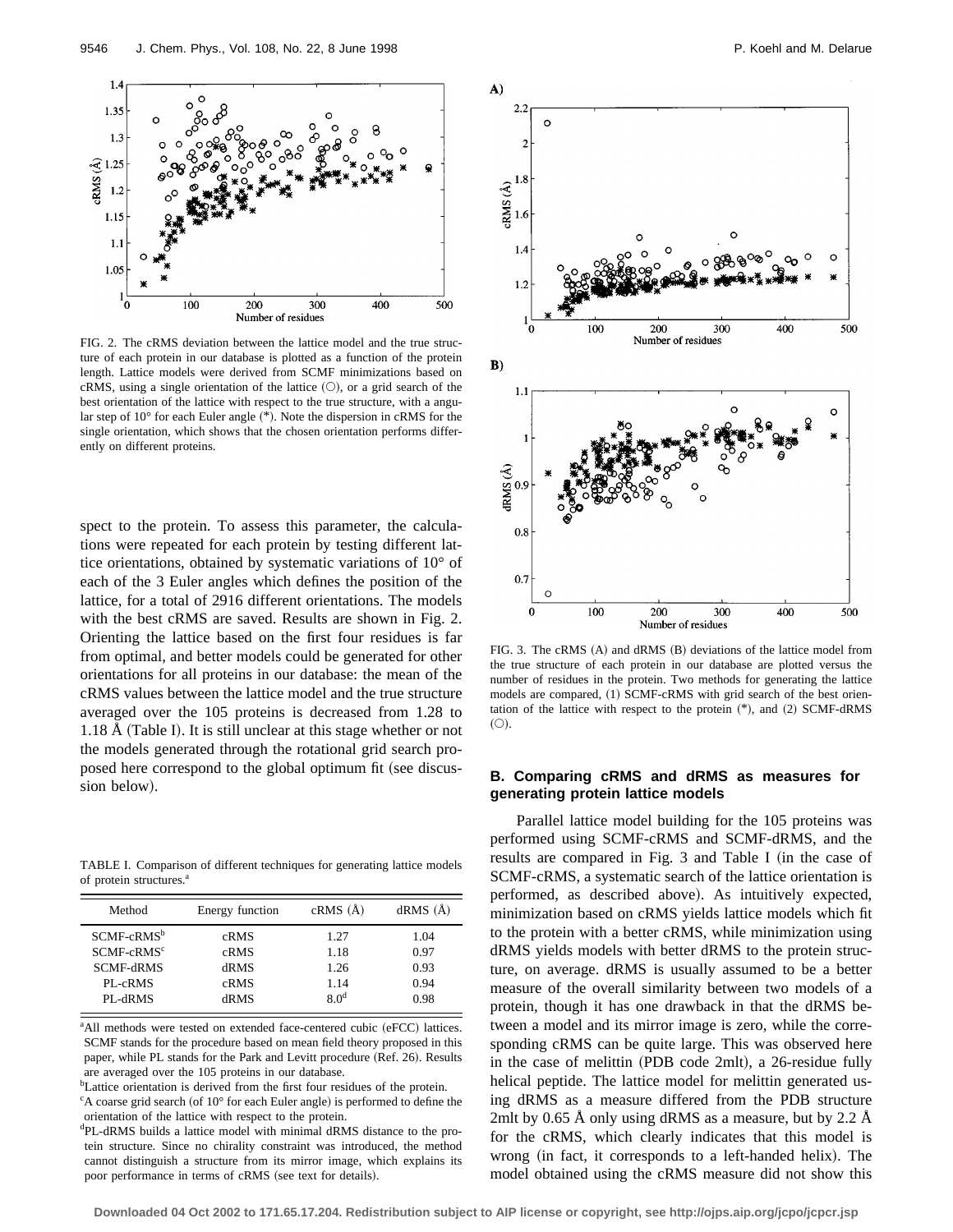

FIG. 4. The logarithm of the computing times (in seconds) required by the SCMF procedure to fit a protein on a lattice using an energy function based on cRMS  $(*)$  and dRMS  $(\circ)$  are plotted versus the log of the size  $(J, i.e.,$ number of residues) of the protein. Computations were performed on each of the 105 proteins of our database. Linear least squares fit to the data are shown as continuous lines. A straight line fits the data for the SCMF-cRMS procedure with a correlation coefficient  $R^2=0.97$ , yielding: Log(CPU)  $=1.88 \text{ Log}(J) - 5.58$ , which is in agreement with a computing time for SCMF-cRMS proportional to  $J^2$ . Similarly, a straight line fits the data for the SCMF-dRMS procedure with  $R2=0.97$ , yielding Log(CPU)  $=2.25 \text{Log}(J) - 4.98$ , which is in agreement with a computing time for SCMF-dRMS close to being proportional to  $J^2$ .

discrepancy (see Fig. 3). Interestingly, only melittin showed this behavior, and no models corresponding to a mirror image of the correct protein structure were obtained for larger proteins.

It should be mentioned that the lattice model generation procedure based on dRMS presented here is not completely independent of the orientation of the lattice because of the selection of the possible sites for each residue. The procedure was therefore tested with various initial orientations of the lattice, as well as with various cutoffs for the selection of the lattice sites (minimal value  $7.5$  Å). No differences were observed in the case of the eFCC lattice.

The total CPU time required for SCMF generation of lattice models based on both cRMS and dRMS measures varies as  $J^2$  where *J* is the length of the protein (Fig. 4). This is in complete agreement with the estimation of times provided in the Sec. II: computation based on cRMS is dominated by the evaluation of the bond penalty term, which was shown to be proportional to *JLN*, where *L* is the total number of lattice sites and *N* the number of direct neighbors of a lattice site (for an eFCC lattice  $N=42$ ). *N* being fixed, the computation order is reduced to  $J^2$  since *L* varies linearly with respect to *J*. In the case of dRMS, the computation is dominated by the evaluation of  $W_D$ , which should be a  $J^4$ process (see above). However, since the number of possible lattice sites for a given residue has been limited, the computation is more closely approximated by a  $J^2$  process.

#### **C. Comparison with other methods**

Lattice models of protein have received increasing attention in the recent years, mainly because full atomic models do not presently allow the study of long range dynamic processes (such as the simulation of protein folding process) of even small proteins. However, to be useful and accurate, these models should fit as closely as possible to the offlattice native protein structures. Several methods for fitting a protein chain on a lattice have been published recently. The simplest possible method to perform this task is to build a lattice around the protein of interest, and then to select the closest site for each residue which maintains connectivity with the lattice sites chosen for the neighboring residues. This is one of the three methods proposed by Godzik *et al.*<sup>24</sup> This algorithm, however, has no control on the quality of the overall fit, and may even fail to define a model if selfintersecting chains are excluded. Several more sophisticated methods have been proposed, including simulated annealing of an energy function based on  $cRMS$ ,<sup>24</sup> dynamic programming,<sup>25</sup> a variant of MFT theory followed by dynamic programming, $28$  as well as a chain growth method which conserves the lowest energy intermediate chains at each step.<sup>26</sup> All these methods attempt to generate lattice models with minimal cRMS deviations to the true protein structures, and are confronted with two major issues:  $(1)$ avoiding intersections or overlaps in the lattice chain, and  $(2)$ defining the orientation of the lattice with respect to the protein. The chain growth method developed by Park and Levitt<sup>26</sup> is designed to be self-avoiding, while all other methods introduce a penalty term for intersecting chains in the globally minimized energy function. The second problem related to the lattice orientation (as well as position) is either ignored, refined at each step of the chain growth, or solved through systematic or heuristic searches by building a lattice chain for a series of orientations and keeping the chain with the lowest cRMS to the true structure. The method proposed here completely avoids this problem by using the second measure of structural similarity, i.e., dRMS.

Though our initial goal was to derive a general, fast method for protein modeling on a lattice, and not to outperform other methods, it is important to test its usefulness by comparison with one of the more efficient other methods. We have chosen the method of Park and Levitt, $26$  which is fast, reliable, and has an elegant solution to the problem of orienting the lattice with respect to the protein structure. This method can also be modified easily to use dRMS rather than cRMS as a minimization criterion. Briefly, all possible lattice chains of four residues are first generated, from which the Nkeep ones that are ''closest'' to the protein are selected (Nkeep is a parameter of the procedure). Then on each of these chains, all possible positions Np of the next residue are considered (eliminating those that result in a chain overlap), yielding a total of NkeepxNp chains. These chains are ranked according to their distances to the true structure, and the Nkeep best ones are kept to serve as starting points for generating the next residue. The procedure is iterated until the full chain is built. In their original paper, Park and Levitt used the cRMS (with optimal superposition of the models) to measure the distance or ''closeness'' of the lattice models to the protein. They have shown that the total running time of this method scales as  $J^2$ , where *J* is the number of residues in the protein, which makes it equivalent to one optimization based on SCMF with cRMS as a measure, using a single orientation of the lattice, and is faster than the SCMF proce-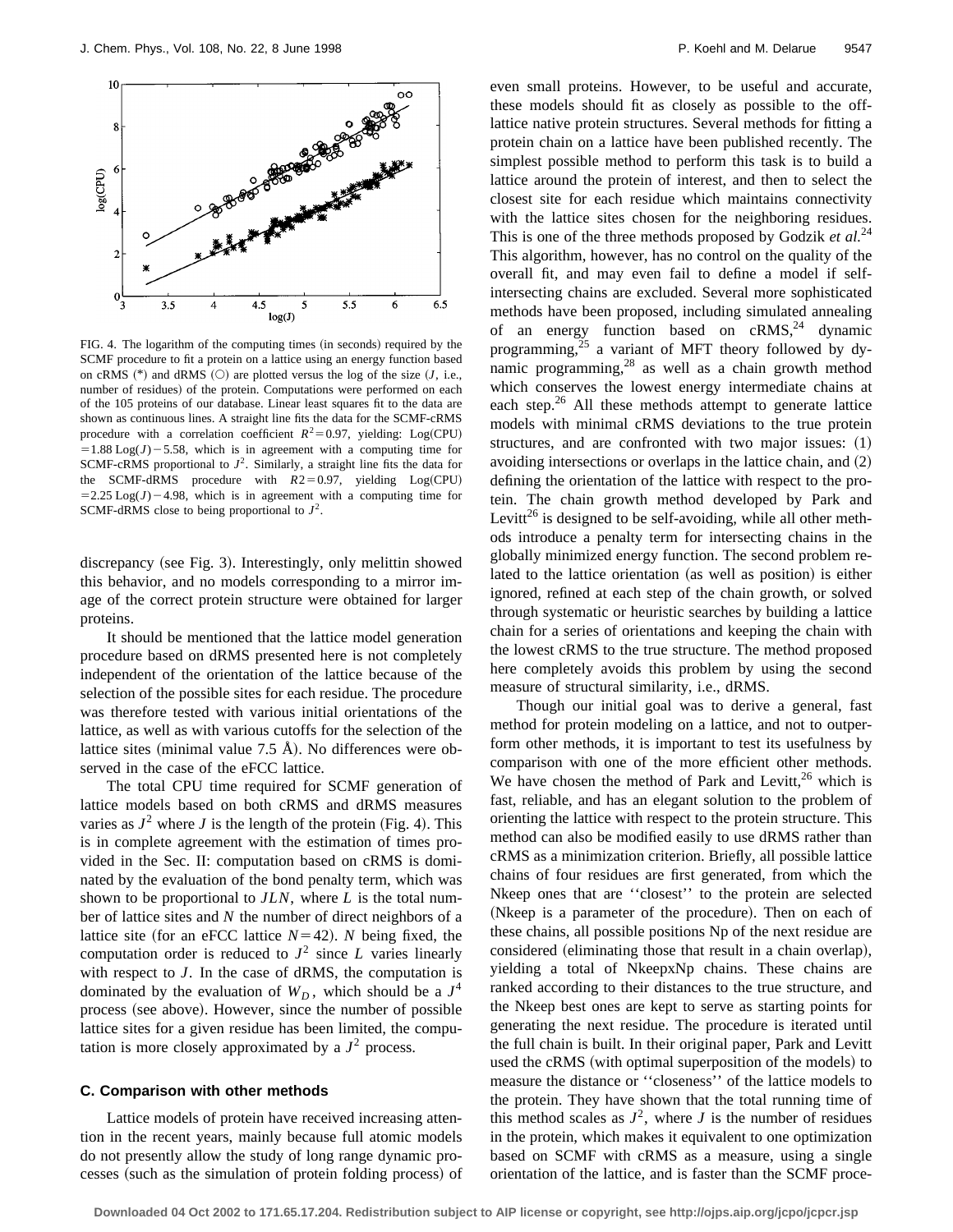

FIG. 5. The Park and Levitt (PL-cRMS) procedure (\*) for fitting protein structures on lattice is compared to the SCMF-cRMS procedure (with grid search of the best orientation of the lattice with respect to the protein)  $(O)$  in (a), and to the SCMF-dRMS procedure  $(O)$  in (b). While PL usually provides better lattice models than SCMF-cRMS, it performs equally well as the SCMF-dRMS method.

dure using dRMS for comparing models. It is straightforward to modify the Park and Levitt procedure such that it uses dRMS as a tool to compare the lattice model built with respect to the true structure. To minimize the computing time required by this modification, we use the recurrent equation

$$
\frac{N(N-1)}{2} \, \mathrm{dRMS}_N^2 = \frac{(N-1)(N-2)}{2} \, \mathrm{dRMS}_{N-1}^2 + \sum_{i=1}^{N-1} \, (|\mathbf{r}_{ai} - \mathbf{r}_{aN}| - |\mathbf{r}_{bi} - \mathbf{r}_{bN}|)^2,
$$
\n(31)

which simply states that the calculation of the dRMS related to a chain of length  $N$  ( $dRMS_N$ ) can be estimated from the value of the dRMS for the same chain in which only the first  $N-1$  residues are considered (dRMS<sub>N-1</sub>). Both the original (PL-cRMS) and the modified (PL-dRMS) Park and Levitt methods were used to generate lattice models for the 105 proteins of our database, and Fig. 5 and Table I show the comparison of these results with those obtained by the SCMF procedures.

The original PL-cRMS method of Park and Levitt generates better models in terms of cRMS than the SCMFcRMS procedure [Fig.  $5(a)$ ]. The models generated by the SCMF procedure could be improved by performing a finer grid search or by using an optimization protocol to determine the best orientation of the lattice with respect to the protein, but at a high computational cost. Interestingly, on average



FIG. 6. The cRMS  $(A)$  and dRMS  $(B)$  deviations of the lattice model generated with the modified Park and Levitt method (PL-dRMS) from the true structure of each protein in our database are plotted versus the number of residues in the protein. Note that while all dRMS values are reasonable, 58 out of the 105 models have large cRMS values: in these cases, the mirror image of the protein structure was generated. Since information on the global chirality of the molecule was not introduced in the process of designing the lattice chain, it is expected that on average half of the lattice models built should correspond to a mirror image.

the models generated by the PL-cRMS procedure have similar dRMS to the true structures than those generated by the SCMF-dRMS procedure [Fig.  $5(b)$  and Table I].

The minimizations based on the modified procedure of Park and Levitt (PL-dRMS) are good examples of the difficulties of using dRMS as a distance measure between two models: for 58 proteins out of the 105 considered, the minimized lattice model corresponds to a mirror image of the true structure, as detected by a low dRMS value [Fig.  $6(a)$ ], but a high cRMS value [Fig.  $6(b)$ ]. We did not encounter the same problem with the SCMF-dRMS method (except for one protein, melittin), not because of the SCMF method itself, but because of the selection of possible sites for each residue of the protein. This in fact defines the equivalent of a ''tube'' in which the protein fits, and this "tube" provides the global chirality. On a more general basis, this problem can be solved by including a torsion angle constraint in the energy function to be minimized. Another option would be to start the calculation with energy terms for both cRMS and dRMS, and slowly reducing the weight of the cRMS term to 0.

#### **IV. CONCLUSION**

An application of SCMF theory to modeling proteins on a lattice has been proposed. Under the usual mean field approximations, the protein residues are supposed to be independent, and their possible positions are given by a list of lattice sites; connectivity is maintained through an additional energetic term. An effective system is considered, in which